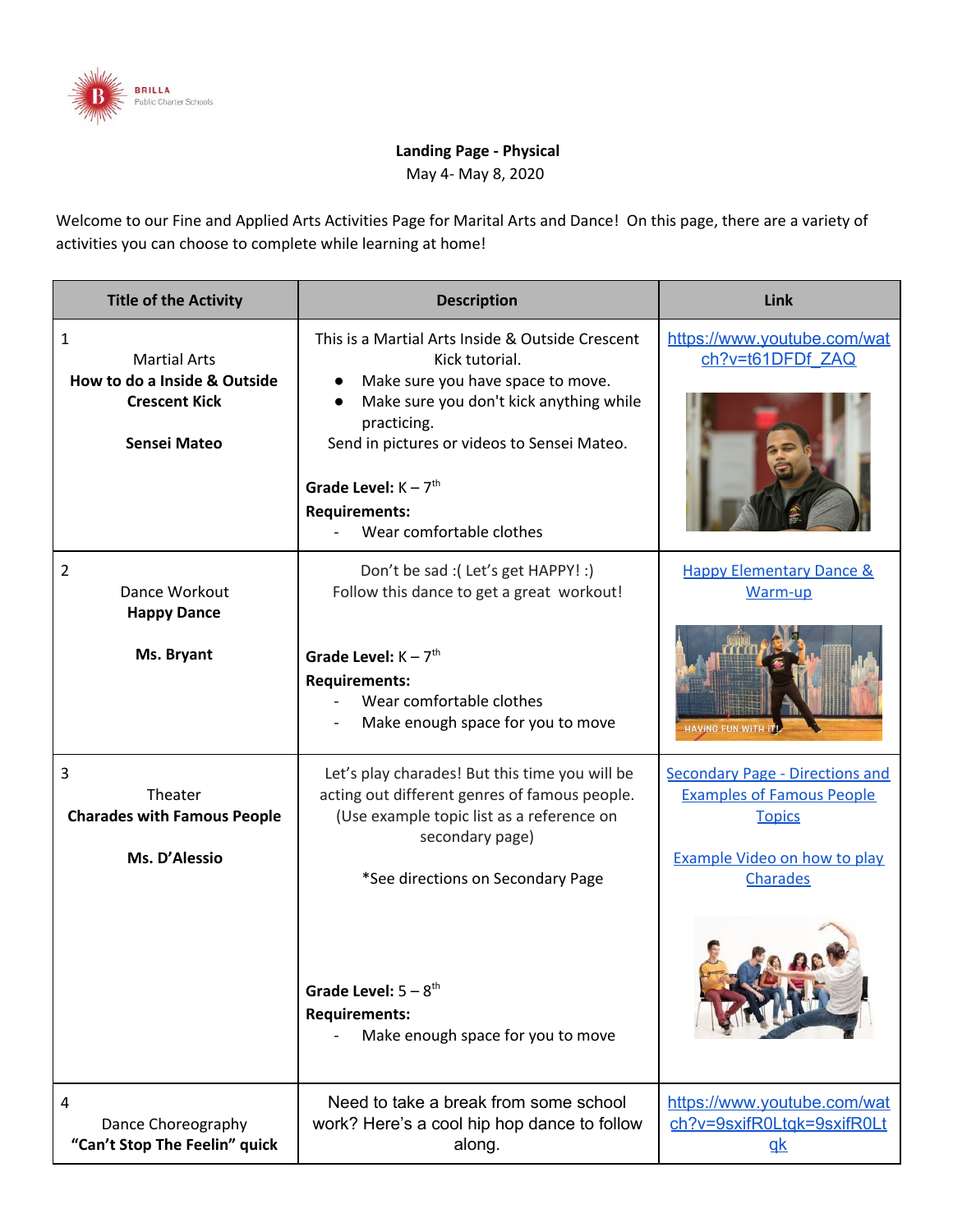

| hip hop dance!<br>Ms. Starace                                               | Send videos or pictures to Ms. Starace!<br>Grade Level: $K - 7$ <sup>th</sup><br><b>Requirements:</b><br>Wear comfortable clothes<br>Make enough space for you to move                                                                                              | <b>Kids Dance Party!</b>                                                                                |
|-----------------------------------------------------------------------------|---------------------------------------------------------------------------------------------------------------------------------------------------------------------------------------------------------------------------------------------------------------------|---------------------------------------------------------------------------------------------------------|
| 5<br><b>Martial Arts</b><br>Pump Up Karate!<br><b>Sensei Mateo</b>          | Martial Arts combat fitness dance choreography.<br>Send in pictures or videos to Sensei Mateo.<br>Grade Level: $K - 7$ <sup>th</sup><br><b>Requirements:</b><br>Wear comfortable clothes<br>Make enough space for you to move<br>Make sure you have water to drink. | Ihttps://www.youtube.com/wat<br>ch?v=5Yr2N2KK4Jg&t=1s                                                   |
| 6<br>Dance Technique<br><b>Easy Hip-Hop Floor Combo</b><br>Ms. Bryant       | How good is your floorwork?<br>Learn this short hip-hop dance combo that will<br>get you sliding on the floor!<br>Grade Level: $K - 7$ <sup>th</sup><br><b>Requirements:</b><br>Wear comfortable clothes<br>Make enough space for you to move                       | <b>Easy Hip-Hop Floor Combo</b><br><b>TUTORIAL</b><br><b>EASY</b><br><b>FLOOR</b><br>COMBO <sub>N</sub> |
| 7<br>Dance Workout<br><b>Celebrate</b><br><b>Movement Song</b><br>Mr. Cecil | Fun Movement song to get our blood circulating.<br>You can do it with family to celebrate how<br>awesome you are!!!<br>Grade Level: $K - 7$ <sup>th</sup><br><b>Requirements:</b><br>Wear comfortable clothes<br>Make enough space for you to move                  | Celebrate<br><b>Movement Song</b>                                                                       |
| 8<br><b>Martial Arts</b><br>How to do a Tornado<br><b>Roundhouse Kick</b>   | This is a Martial Arts Tornado Roundhouse Kick<br>tutorial.<br>Send in pictures or videos to Sensei Mateo.                                                                                                                                                          | https://www.youtube.com/wat<br>ch?v=JrUeTiTAkWw                                                         |
| <b>Sensei Mateo</b>                                                         | Grade Level: $2nd - 7th$<br><b>Requirements:</b><br>Make sure you have space to move.<br>Make sure you don't kick anything while                                                                                                                                    |                                                                                                         |